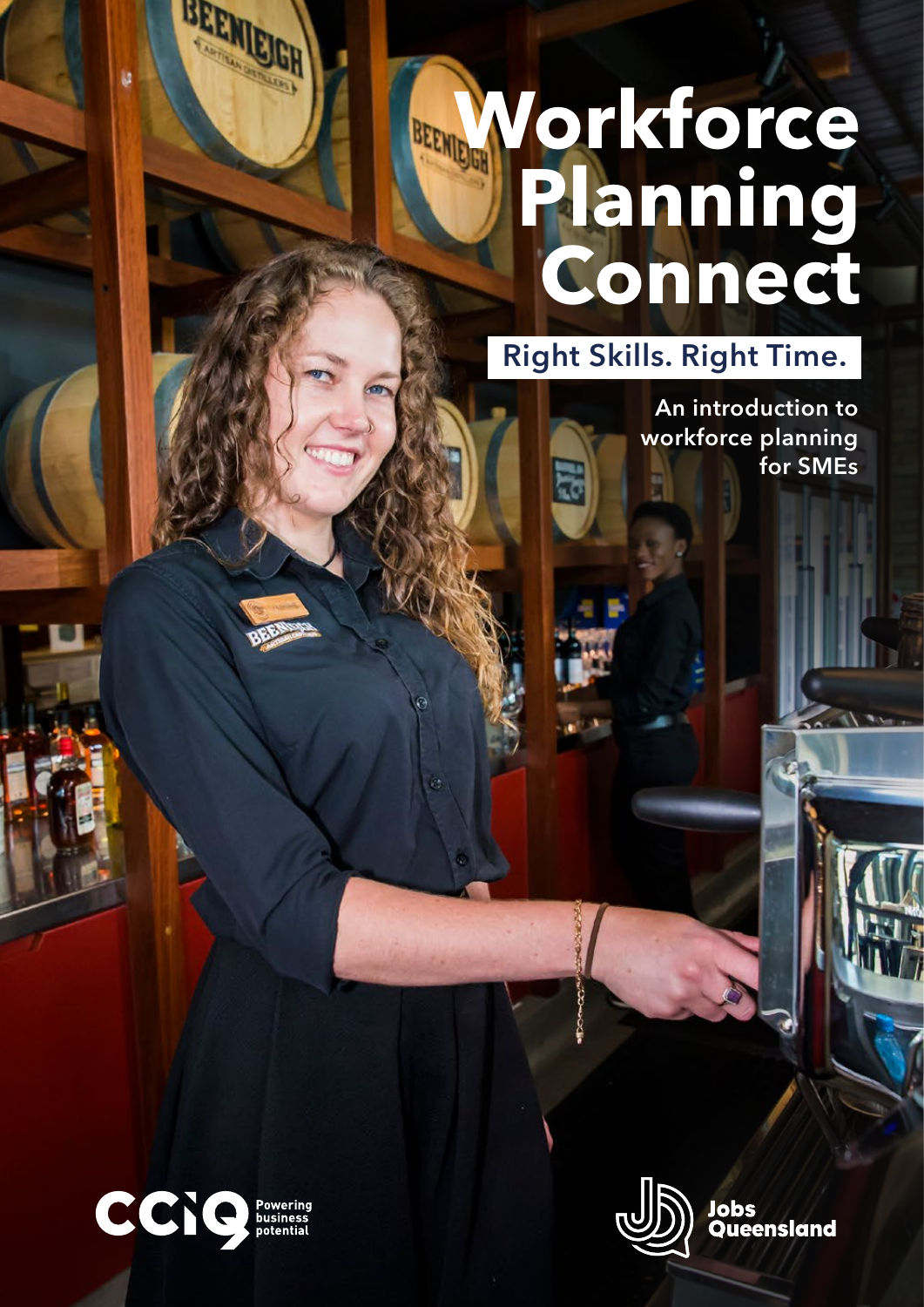## **Introduction**

Industries today are constantly changing, which is likely to have some impact on your business. New technologies, changes in the economy and access to capital are just some areas of change and uncertainty.

Change can mean growth or decline in markets and your customer base, and an increase in competition. Many businesses use workforce planning to help think ahead and manage change.

Workforce planning can be defined as 'the systematic identification, analysis and planning of organisational needs in terms of people'.

Workforce planning helps position businesses to respond to workforce needs now and into the future. When done effectively it can deliver many benefits and positive outcomes.

Jobs Queensland in collaboration with the Chamber of Commerce and Industry Queensland (CCIQ) has developed the Workforce Planning Connect suite of resources to help small and medium-sized enterprises (SMEs) across all industries to:

- **O** understand the benefits and advantages of workforce planning
- **o** build their knowledge of workforce planning
- **Q grow** capability and skills in workforce planning.

This guide offers an introduction to the concepts and processes of workforce planning and provides a quick overview of the key steps involved.

### **Why is workforce planning important?**

A good workforce plan will give you a solid understanding of your current workforce and how to prepare your workforce for the future. Workforce planning that is effectively integrated with business strategy and planning can benefit your business through:

- **O** responding quickly and strategically to change
- **O** connects your workforce initiatives to your finance and business planning
- **O** improved efficiency, effectiveness and productivity
- **O** reduced employee turnover
- **O** attraction of staff to key roles and reduced skills shortages
- **O** increased job satisfaction
- **O** better employee engagement.

## **What does workforce planning involve?**

Workforce planning is about planning for the people who will help your business deliver its products and services to your customers. There are four dimensions of workforce planning:

- **Who:** securing, fostering and retaining the right people.
- **What:** identifying the right skills, training and development required.
- **Where**: aligning people to the right roles and responsibilities.
- **When:** ensuring that these components come together at the right time.

Workforce planning works best when integrated with your normal business planning processes. Businesses that align strategic, business and workforce plans are better placed to identify current and future workforce requirements. The Workforce Planning Connect resources help you to understand what workforce planning is and why it is important to your business in an easy to use format.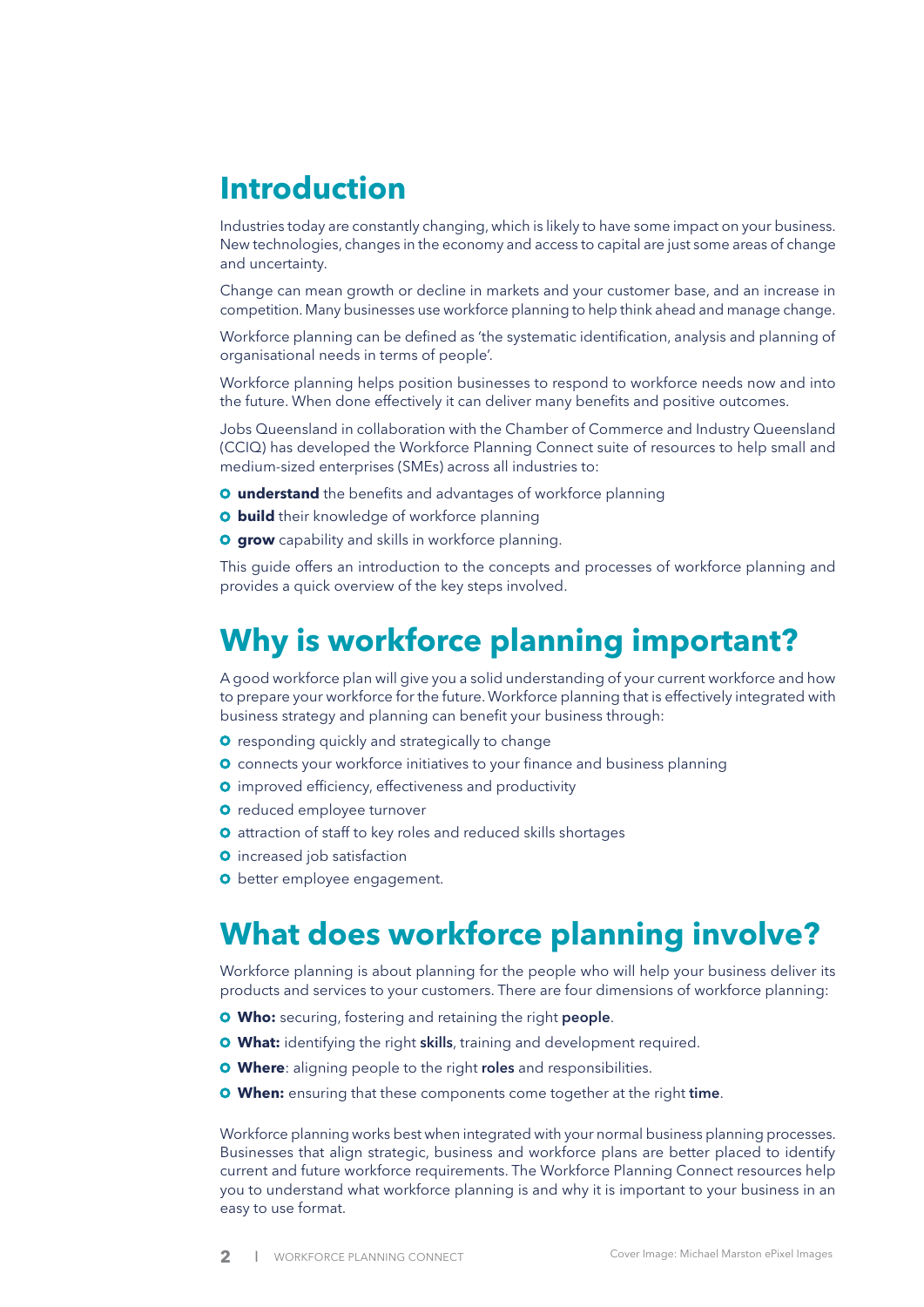### **FOUR KEY STAGES**



Undertaking workforce planning for the first time can feel like a daunting process. It doesn't have to be. In fact, you are already likely to be doing some workforce planning activities within your business, such as developing new skills or recruiting additional employees.

Workforce planning is a more systematic approach that can be successful in businesses of any size. Workforce planning does not need to be complicated, but it does require thought and engagement with your staff.

#### **Things you will need to consider include:**

**O** Who should be involved in developing the workforce plan?

- **O** You must be clear on your business goals and activities, including products and services to be delivered. This will be very important in developing your workforce plan.
- What workforce information do you already have?
- What workforce information can you collect relatively easily?
- **O** Is there commitment to implementing identified actions?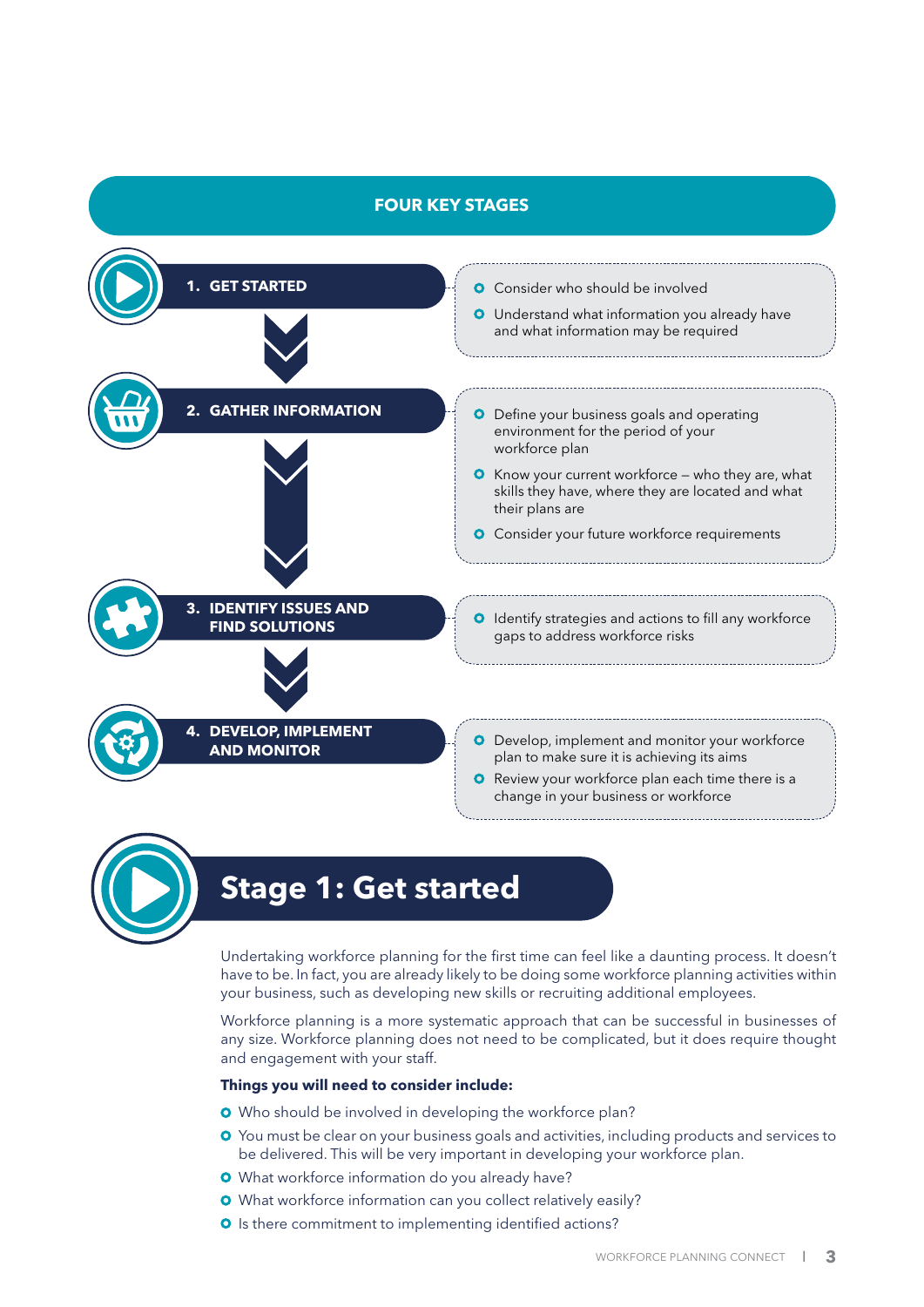

# **Stage 2: Gather information**

Workforce planning is about your workforce - the people who will deliver your business' products and services to your customers.

### **WHAT ARE YOUR BUSINESS GOALS?**

To ensure you are best positioned to have the right combination of people, skills and employment types across your workforce, you must be clear about your business goals and the means through which you will strive to achieve them. Consider:

- **O** specific business goals and outcomes over a relevant time period, e.g. 12 months
- **O** the key challenges in achieving these goals, and potential barriers to success
- **O** the skills or development required from your current and future workforce to achieve your business goals.

### **WHAT DOES YOUR WORKFORCE LOOK LIKE NOW?**

The current state of your workforce reflects your workforce supply and can be shown through data you have already collected. The analysis should use the most recent workforce data available, but historical data are also helpful. As a minimum, data should cover the previous 12 months.

#### **Key workforce supply data to consider include:**

- **O** staff composition: permanent/temporary; full/part-time; contracts
- **O** skills/occupations: skills/current capabilities, qualifications
- **O turnover:** resignations; retirements
- **O** practice arrangements: flexible hours; leave allowances; shift work
- **O** costs: wages/salaries; overheads; variable costs (e.g. training).

The presentation of workforce supply data should occur in a way that allows for easy understanding and analysis of the information over time, such as the use of graphs and charts.

### **WHAT DOES YOUR FUTURE WORKFORCE NEED TO LOOK LIKE?**

Understanding your future workforce needs reflects your workforce demand, and requires estimating the number and types of employees required to deliver on your business goals.

### **The workforce information you may already collect or consider when making plans for the future of your business could include:**

- What will drive your future workforce needs? One or more of these scenarios will fit your business plan:
	- o business growth an increase in demand for products and services or a shift into new areas
	- o maintaining current business size and operations
	- o business downsizing following a decrease in a product line or service.
- What skills and capabilities will be required? This might include:
	- o changing or maintaining existing skills and capabilities
		- o new methodologies or technologies
		- o availability of skills/occupations in existing and external workforces
		- o expected workforce costs
	- o fixed, overhead and variable costs.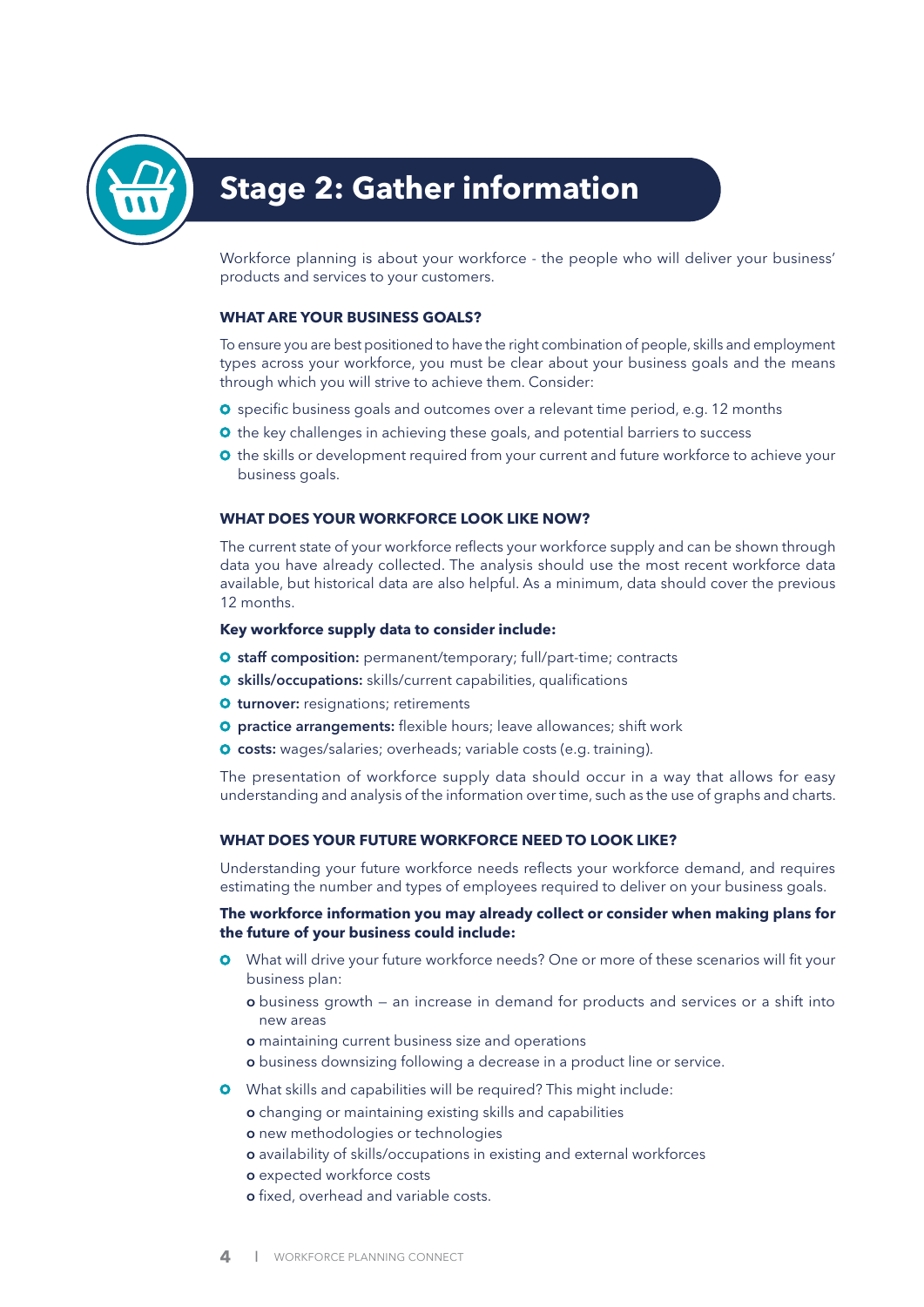Once you have compiled the above workforce demand data, you are able to compare this information to provide an overall picture of your workforce gaps. This process is commonly referred to as a gap analysis.

### **IDENTIFYING ISSUES — GAP ANALYSIS**

Gap analysis involves assessing three types of interdependent workforce gaps:

- **Workforce numbers and roles:** workforce numbers and roles can be expressed in terms of headcount or FTEs (full-time equivalents).
- **O** Skills gaps: these gaps encompass the skills and capabilities required for future business operations that you may not currently have.
- **O Demographic profile:** analysis of your current workforce may highlight significant trends that require addressing, such as an ageing workforce, or diversity imbalances in roles where the workforce does not reflect the community.

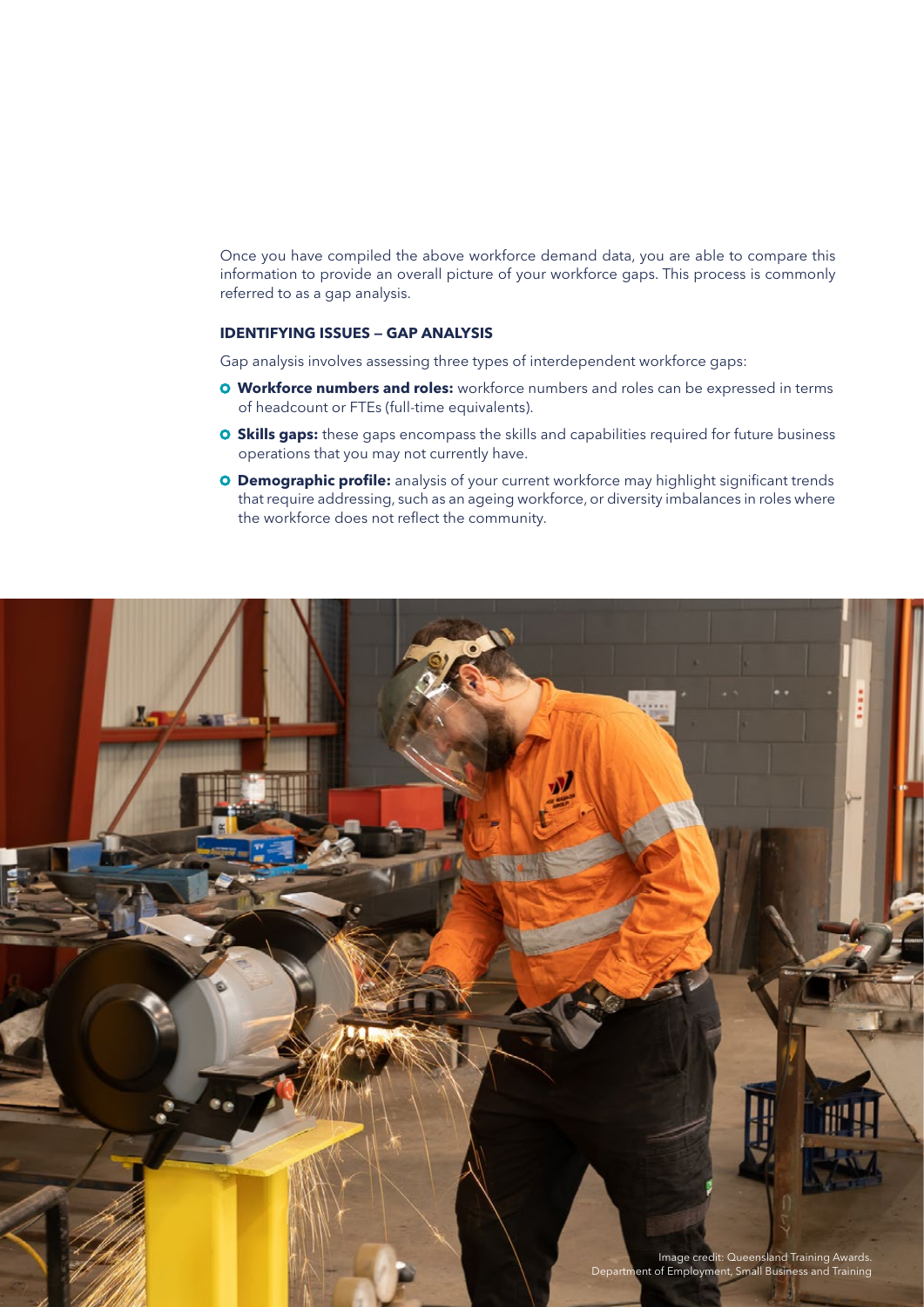

# **Stage 3: Identify issues and find solutions**

Leveraging from the information you have gathered in stage 2 you are now ready to assess the level of workforce risk to your business, identify your solutions and prioritise them so you can begin taking action.

### **PRIORITISE THE RISK**

A workforce gap equates to a level of workforce or business risk. Understanding the level of risk and its potential business impact will help determine whether or not to address the gap.

### **FINDING YOUR WORKFORCE SOLUTIONS**

### **Develop your existing workforce skills and capability**

 Investing in the training and development of your workforce is a key strategy that can achieve improved productivity outcomes for your business. It can also improve employee job satisfaction and engagement. There are various approaches available to develop the skills of your workforce. This can include on-the-job training, accredited and non-accredited training, mentoring and coaching, as well as attendance at industry events.

### **Attract new employees to address skills gaps**

 With increasing competition for skilled employees, attracting the right people is a critical factor for the success of a business. There are many ways to connect to potential employees. Preferred web-based recruitment and social media sites are important tools in our current environment to reach out to job seekers. Other strategies include partnering with organisations such as schools, vocational education providers or universities.

### **Q** Retain valued employees

 Replacing valued staff is a costly exercise. Businesses are faced with recruitment costs, as well as lost corporate knowledge, networks and experience, and it takes time for new staff to become fully productive. There are many reasons employees will consider leaving a business. Finding out why people are leaving, what employees are thinking and what they want can be done through staff surveys, exit interviews and regular conversations. Understanding specific workforce needs will allow the development of strategies and actions that will support the business to keep valued employees.

### **Manage the workforce through business change**

 Responding to change is not a 'one size fits all' approach. To get the best outcomes for a business and workforce, anticipating and planning for any significant change is important. Once it is clear what the impact and timing of the change will be, planning can commence. Successful change within a business can be achieved through clear communications; engaging staff in discussions on how best to implement and manage the change; identifying skilling, upskilling and reskilling requirements; and providing transitional support to those affected by job changes.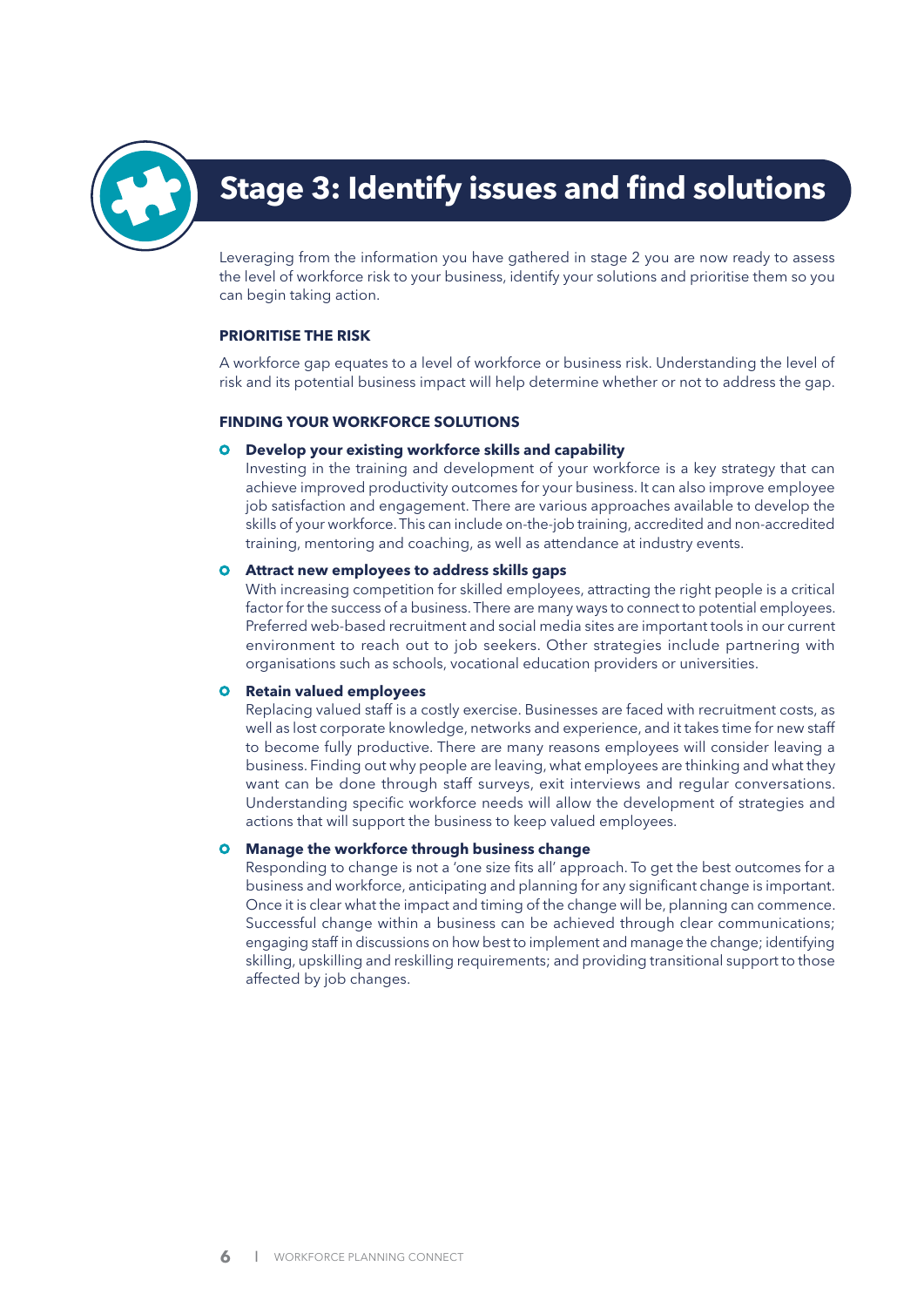

# **Stage 4: Develop, implement and monitor**

### **DEVELOP**

The Workforce Planning Connect website provides all the tips and resources you will need to take the next step on your business's workforce planning journey. The website provides access to:

- **O** an extensive toolkit to guide you step by step through the workforce planning process
- **O** templates, worksheets and quides that can be customised to your business
- **O** links to other practical workforce planning and development resources and tools.

### **IMPLEMENT**

A sound action plan will identify:

- **O** what needs to be done, e.g. implementing flexible working arrangements
- who is responsible, e.g. general manager
- when it needs to be addressed, e.g. as an immediate priority.

When implementing your plan, there may be a need for additional resources, such as training and technology, or for redeploying current staff to accommodate greater flexibility in the workplace

### **Monitor and Review**

To determine whether you are successfully handling workforce issues, it is useful to revisit your goals.

Like business and financial plans, your workforce plan should be a living document, reviewed periodically to ensure its relevance. It may also be necessary to redesign your workforce plan in response to changes in business goals and the operating environment.

**To find out more, visit the Workforce Planning Connect website at www.jobsqueensland.qld.gov.au/wpc.**

**MORE PLANNING CONNECT | JOBS QUEENSLAND | JOBS QUEENSLAND IMAGES.** Department of Employment, Small Business and Training